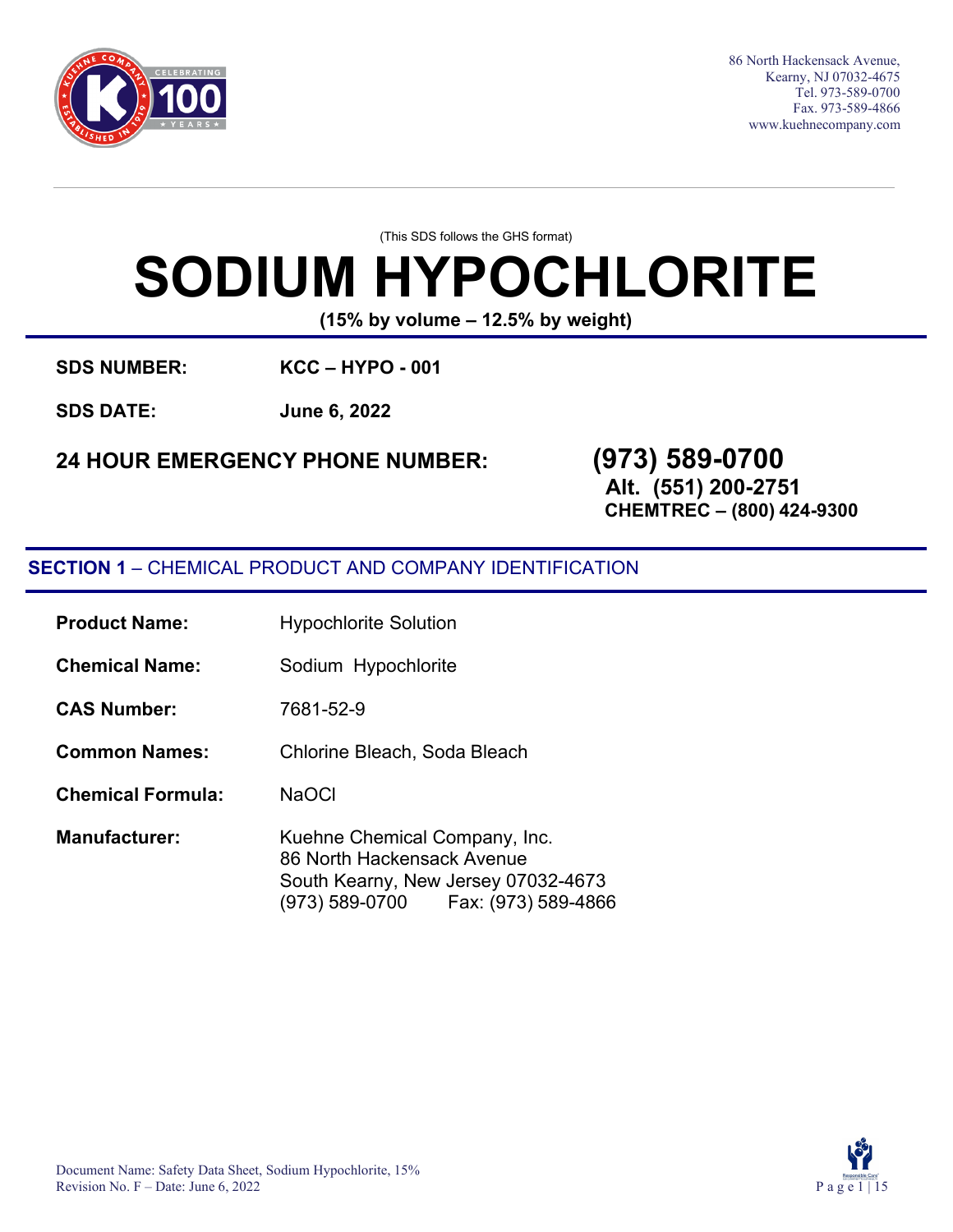

Based on Nat'l Paint & Coatings Association HMIS system Chemical not listed. Ratings based on NFPA guidelines



**Acute:** Inhalation – Inhalation of mists, vapors or spray is irritating to the respiratory system, may cause throat pain and cough, severe respiratory tract irritation and pulmonary edema.

> Eyes – May cause severe irritation, burns, and/or corrosion. May cause vision impairment, corneal damage and blurred vision.

Skin – May cause severe irritation and burns or dermatitis. Prolonged skin exposure may cause destruction of the dermis with impairment of the skin to regenerate at site of contact.

Ingestion – Ingestion may cause gastrointestinal tract pain and inflammation, burns and perforation of the esophagus or stomach or injury to liver, kidneys or central nervous system.

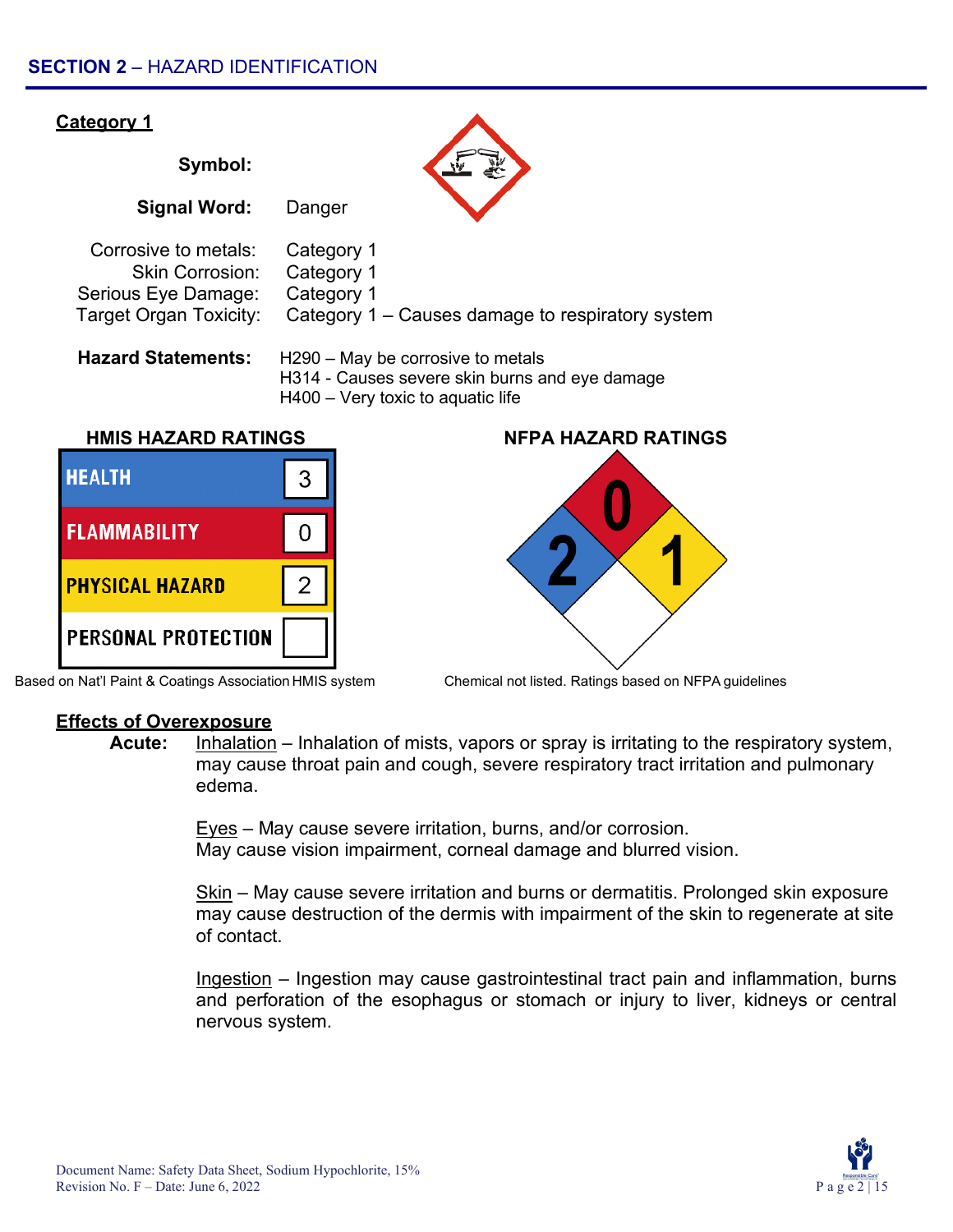- **Chronic:** Repeated inhalation exposure may cause impairment of lung function and permanent lung damage. Effects from chronic skin exposure would be similar to those from single exposure except for effects secondary to tissue destruction.
	- **Note:** Corrosive and strongly irritating to the eyes, skin, and respiratory tract. Inhalation of fumes may cause pulmonary edema. Ingestion may cause burns to the mouth and digestive tract, and abdominal distress.
- **Appearance:** Colorless to light yellow-green liquid.

**Routes of Entry:** Inhalation, Eye Contact, Skin, Ingestion

**Cancer Information:** This product has not been listed as carcinogenic by the following agencies: IARC, NTP, and OSHA

**Mutagenicity:** Sodium hypochlorite has tested positive in in-vitro test systems and negative in invivo test systems. These results are consistent with other germicides.

**Medical Conditions Aggravated by Exposure:** Asthma, Heart disease, Respiratory disorder

#### **SECTION 3** – COMPOSITION, INFORMATION OR INGREDIENTS

| <b>CAS Number</b> |                                                                 | <b>Name</b> | <b>Common Names</b>                                                                                                                    |
|-------------------|-----------------------------------------------------------------|-------------|----------------------------------------------------------------------------------------------------------------------------------------|
| 7732-18-5         |                                                                 | Water       | Water                                                                                                                                  |
|                   | <b>Percentage</b><br>VOL. $85.75 - 81.25$<br>$WT$ 84.37 – 88.13 |             | <b>Exposure Limits</b><br>PEL: Not Established<br>TLV: Not Established<br><b>STEL: Not Established</b><br><b>IDLH: Not Established</b> |

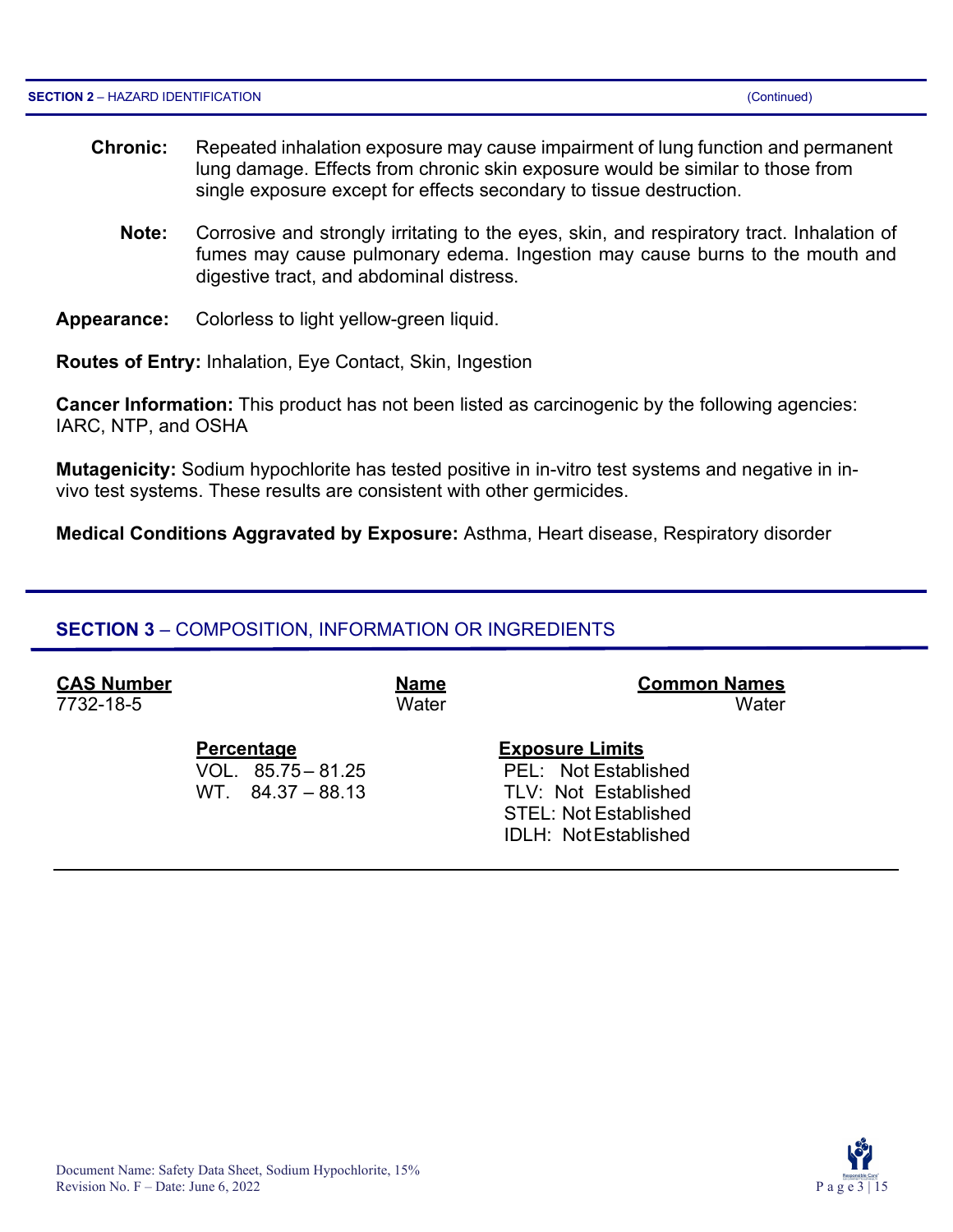### **CAS Number Name Common Names**

7681-52-9 Hypochlorous Acid, Sodium Salt Sodium Hypochlorite

VOL. 14.25 – 18.75 PEL: N/A  $WT: 11.87 - 15.63$ 

### **Percentage Exposure Limits**

 $STEL: 2 mg/m<sup>3</sup> (US WELL)$ IDLH: NotEstablished

**Listed on:** - The EINECS inventory, or in compliance with the inventory.

- **-** The TSCA inventory.
- **-** The AICS inventory, or in compliance with the inventory.
- **-** The DSL list.
- **-** The ENCS inventory, or in compliance with the inventory.
- **-** The KECI inventory, or in compliance with the inventory.
- **-** The PICCS inventory, or in compliance with the inventory.
- **-** The IECSC inventory, or in compliance with the inventory.
- **-** The NZIoC inventory, or in compliance with the inventory.

**CAS Number Name Common Names** Sodium Hydroxide (NaOH) Caustic Soda, Lye

#### **Percentage Construction Exposure Limits**

VOL. 1 **PEL:**  $2 \text{ mg/m}^3$ WT.  $1$  TLV:  $2 \text{ mg/m}^3$  $STEL: 2 mg/m<sup>3</sup>$ IDLH: 10 mg/m3

**Listed on:** - The TSCA Inventory, or in compliance with the inventory.

- **-** PA Requirement 3% or greater.
- **-** NJ Requirement 1% or greater
- **-** This product has not been listed as carcinogenic by the following agencies: IARC, NTP, and OSHA

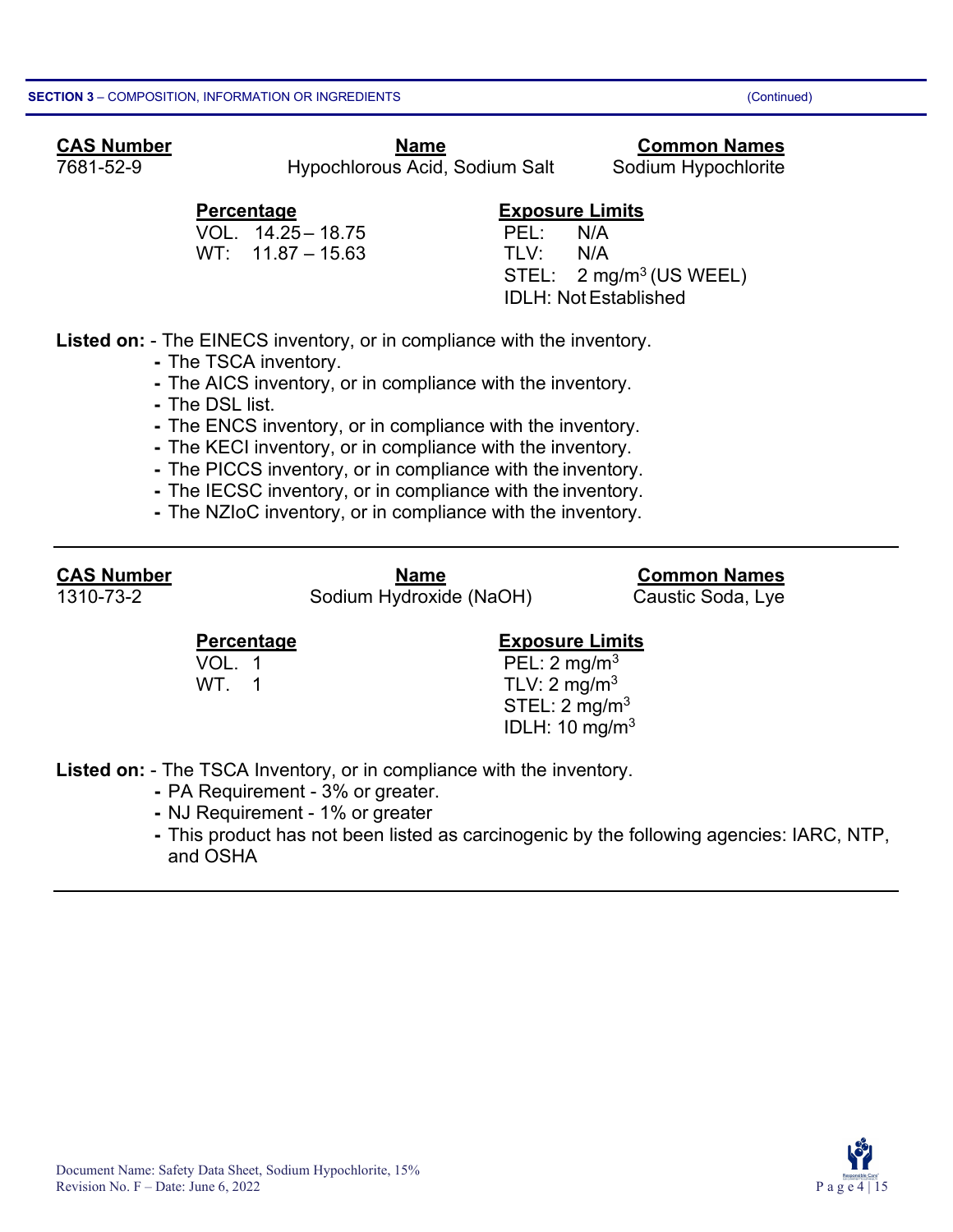| <b>CAS Number</b><br>7647-14-5 | <b>Name</b><br>Sodium Chloride (NaCl)             | <b>Common Names</b><br>Salt                                                                                                           |
|--------------------------------|---------------------------------------------------|---------------------------------------------------------------------------------------------------------------------------------------|
|                                | <b>Percentage</b><br>VOL. >1<br>WT. >1            | <b>Exposure Limits</b><br>PEL: Not Established<br>TLV: Not Established<br><b>STEL: Not Established</b><br><b>IDLH: NotEstablished</b> |
| <b>CAS Number</b><br>497-19-8  | <b>Name</b><br><b>Carbonic Acid Disodium Salt</b> | <b>Common Names</b>                                                                                                                   |
|                                | <b>Percentage</b><br>VOL. >1<br>WT. >1            | <b>Exposure Limits</b><br>PEL: Not Established<br><b>TLV: Not Established</b>                                                         |

#### **SECTION 4** – FIRST AID MEASURES

- **Inhalation:** Remove to fresh air. If breathing is difficult, have qualified person administer oxygen. If respiration stops, give mouth-to-mouth resuscitation. **SEEK MEDICAL ATTENTION IMMEDIATELY**.
	- **Eyes:** Immediately flush eyes with plenty of water for at least 15 minutes. **SEEK MEDICAL ATTENTION IMMEDIATELY**.

STEL: Not Established IDLH: NotEstablished

**Skin:** Flush thoroughly with cool water under shower for at least 15 minutes while removing contaminated clothing and shoes. Discard non-rubber shoes. Wash clothing before reuse. Continue to flush until medical attention arrives. **SEEK MEDICAL ATTENTION IMMEDIATELY.**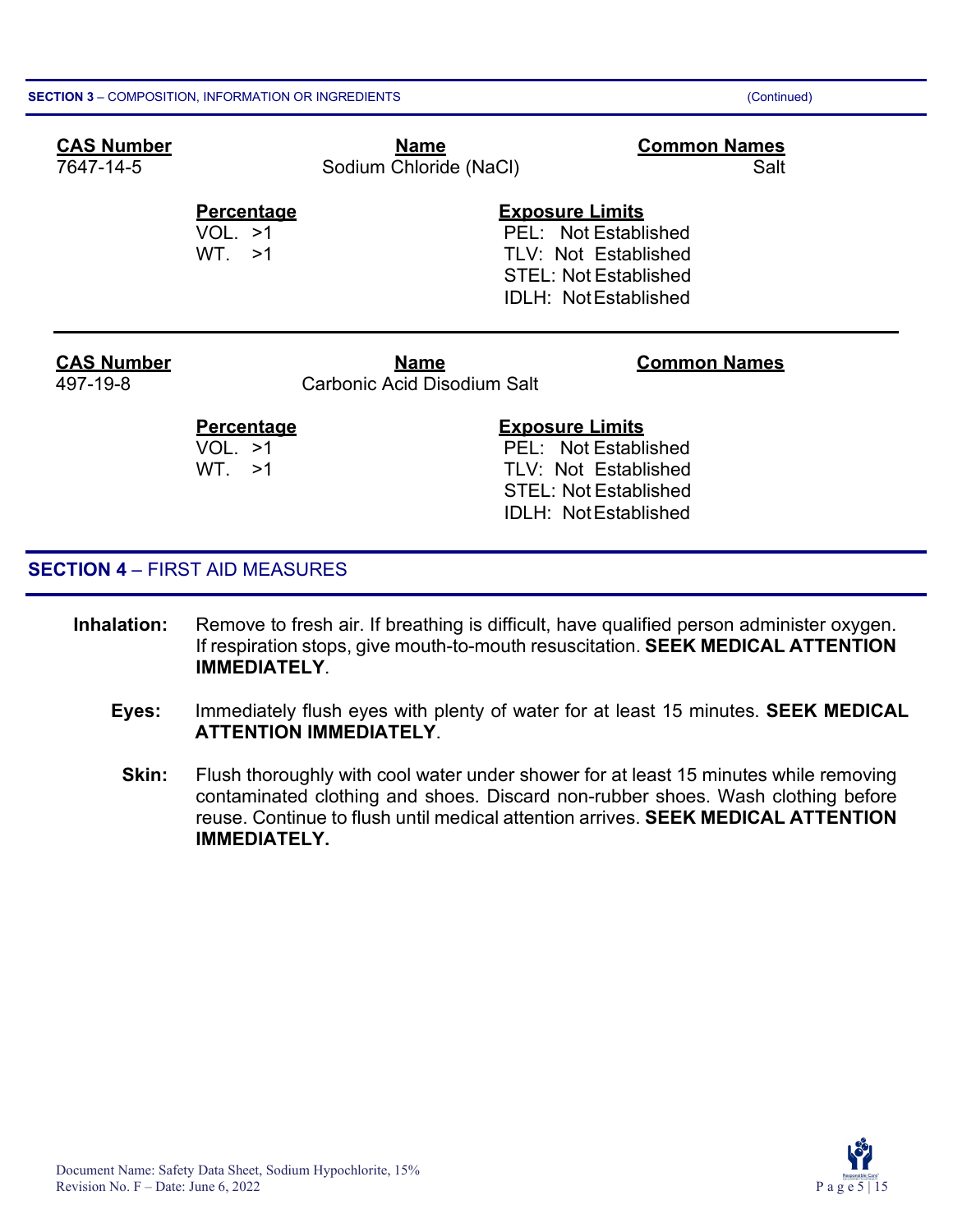**Ingestion:** Do not induce vomiting. Rinse mouth and give water or milk if the person is conscious. If vomiting occurs, keep airway clear and give more milk or water. **SEEK MEDICAL ATTENTION IMMEDIATELY**.

#### **SECTION 5** – FIRE-FIGHTING MEASURES

| <b>Flash Point:</b>                            | N/A                  |
|------------------------------------------------|----------------------|
| <b>Auto-ignition Temperature:</b>              | N/A                  |
| Flammable Limits in Air - % by Volume - Upper: | N/A                  |
| Lower:                                         | N/A                  |
| <b>Sensitivity to Mechanical Impact:</b>       | <b>Not Sensitive</b> |
| <b>Sensitivity to Static Discharge:</b>        | <b>Not Sensitive</b> |

#### **Extinguishing Media**

Use water spray, foam, dry powder, or carbon dioxide or agents suitable for materials in surrounding fire. Do not use Mono Ammonium Phosphate (MAP) type extinguishers directly on this product.

#### **Fire Fighting Procedures**

Use self-contained breathing apparatus and full protective equipment. Acid contamination will produce very irritating fumes similar to chlorine.

#### **Fire and Explosion Hazard**

Sodium Hypochlorite or its solutions decompose when heated. Decomposition products may cause containers to rupture or explode. Vigorous reaction is possible with organic materials or oxidizing agents and may result in fire. May release toxic gases.

#### **SECTION 6** – ACCIDENTAL RELEASE MEASURES

#### **Steps to be Taken if Material is Released or Spilled**

Do not allow spilled material to enter sewers or streams. Flush with water to dilute as much as possible and pump into polyethylene containers for disposal. Avoid heat and contamination with acid materials. Do not use combustible materials such as sawdust to absorb Sodium Hypochlorite Solution.

#### **Ventilation Requirements**

Provide good general room ventilation plus local exhaust at points of emission.

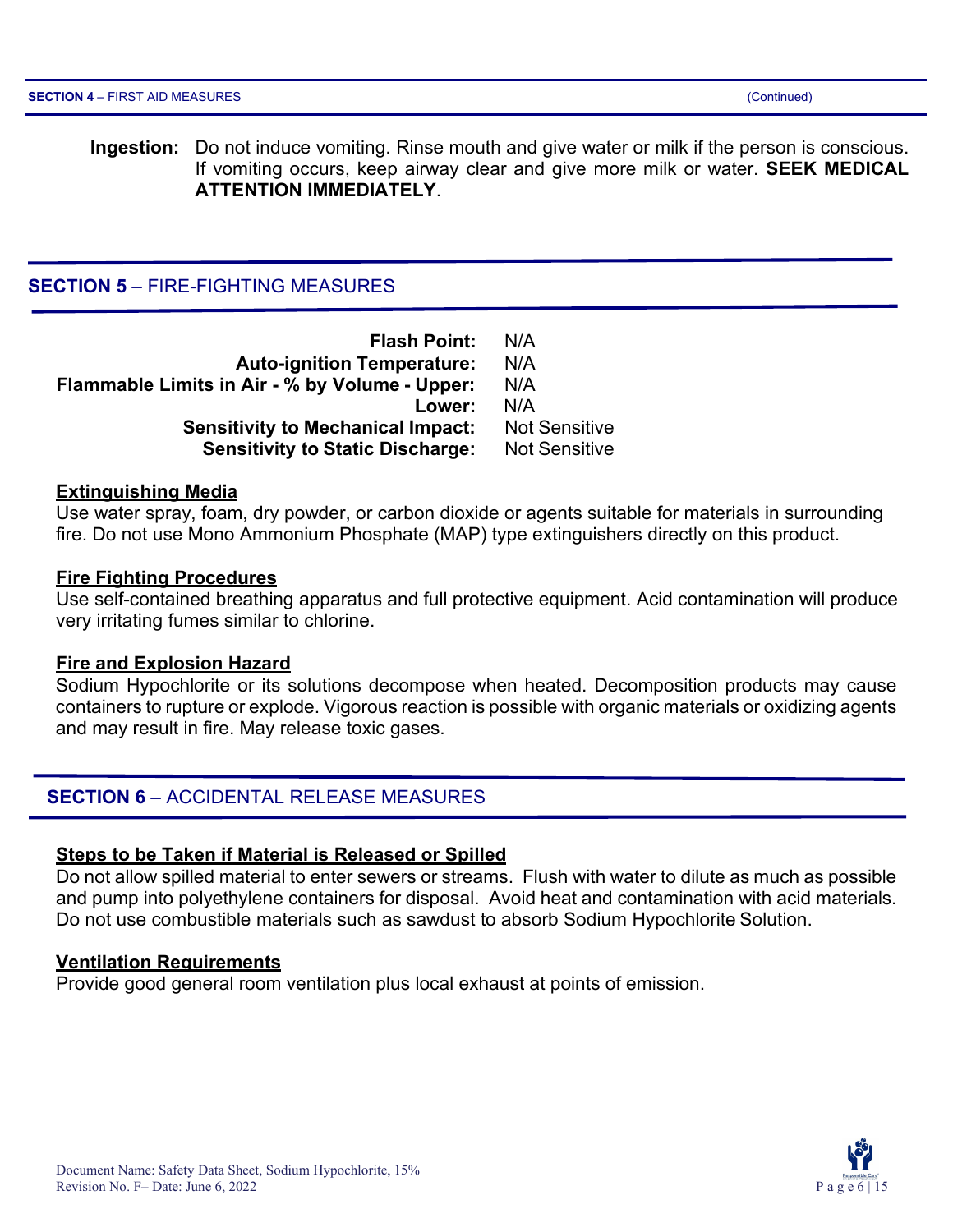#### **SECTION 7** – HANDLING AND STORAGE

#### **Handling Precautions**

Do not store adjacent to chemicals that may react if spillage occurs. Comply with DOT regulations when shipped. If closed containers become heated, vent to release decomposition products (mainly oxygen under normal decomposition). Do not mix or contaminate with ammonia, hydrocarbons, acids, alcohols or ethers.

**Do Not Reuse Containers:** Product residues may remain in containers. All labeled precautions must be observed. Dispose of container in a manner meeting government regulations.

#### **SECTION 8** – EXPOSURE CONTROLS AND PERSONAL PROTECTION

#### **Specific Personal Protective Equipment**

- **Respiratory:** NIOSH/MSHA approved respirator with N95 (dust, fume, mist) cartridges may be permissible under certain circumstances where airborne concentrations are expected to exceed exposure limits. Acid gas cartridges may be required if decomposition products are present. A respiratory protection program that meets 29 CFR 1910.134 must be followed whenever workplace conditions warrant use of a respirator.
	- **Eye:** Wear chemical safety goggles plus full face shield to protect against splashing when appropriate.
	- **Gloves:** Wear impervious gloves such as rubber, neoprene or vinyl.
		- **Other:** Wear impervious protective clothing including rubber safety shoes. Eye wash facility and emergency shower should be in close proximity.

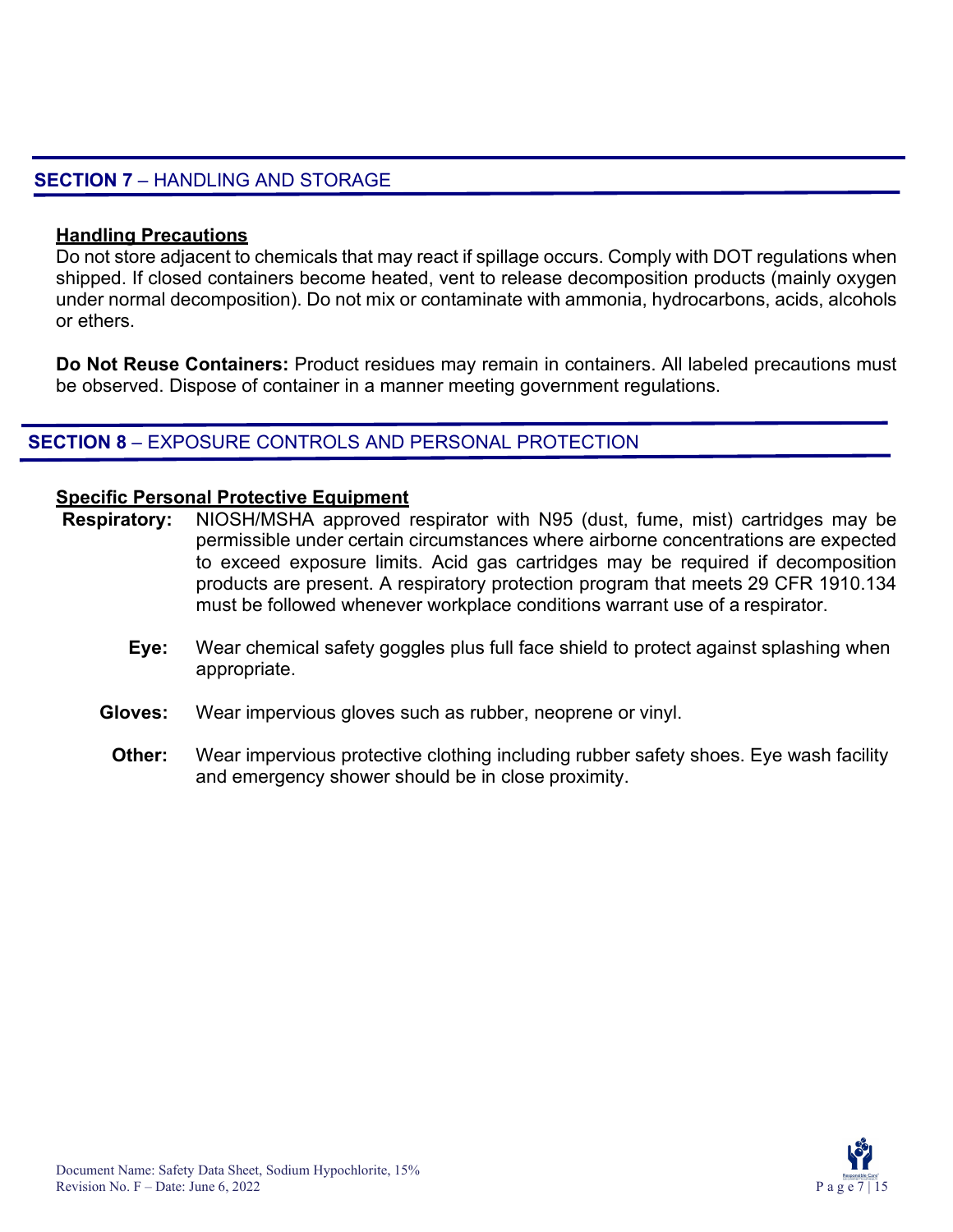#### **SECTION 9** – PHYSICAL AND CHEMICAL PROPERTIES

| Appearance:                    | Colorless to light yellow-green.                                    |                                                              |                                                      |
|--------------------------------|---------------------------------------------------------------------|--------------------------------------------------------------|------------------------------------------------------|
| Odor:                          | Pungent chlorine like odor.                                         |                                                              |                                                      |
| <b>Physical State:</b>         | Liquid.                                                             |                                                              |                                                      |
| pH:                            | 12 @ 100 g/L                                                        |                                                              |                                                      |
| <b>Vapor Pressure:</b>         | Temperature <sup>o</sup> F<br>48.2<br>60.8<br>68.0<br>89.6<br>118.4 | mm Hg<br>3.7<br>8.0<br>12.1<br>31.1<br>100.0                 | <b>PSIA</b><br>0.071<br>0.15<br>0.23<br>0.60<br>1.93 |
| <b>Boiling Point:</b>          | $(Q760 \text{ mm Hg})$                                              |                                                              | Decomposes above 110 °C (230 °F)                     |
| <b>Freezing/Melting Point:</b> | Weight %<br>10<br>12<br>14                                          | Freezing Point °F<br>7 °F<br>$-3$ <sup>o</sup> F<br>$-14$ °F |                                                      |
| <b>Solubility in Water:</b>    | 100% (by weight)                                                    |                                                              |                                                      |
| <b>Specific Gravity:</b>       | 1.117 - 1.215                                                       | $(H2O = 1)$                                                  |                                                      |
| <b>Odor Threshold (ppm):</b>   | 0.9 ppm approximate                                                 |                                                              |                                                      |

#### **SECTION 10** – STABILITY AND REACTIVITY

#### **Conditions Contributing to Instability**

Strong Oxidizer, stability decreases with concentration, heat, light, decrease in pH and contamination by metals.

#### **Incompatibility**

Avoid contamination with heavy metals, reducing agents, organics, ether, ammonia, and acids.

**Reacts With:** Organics, ammonia and acids.

**Hazardous Decomposition Products:** Acid fumes, Hydrogen chloride and Chlorine.

**Hazardous Polymerization:** Material is not known to polymerize.

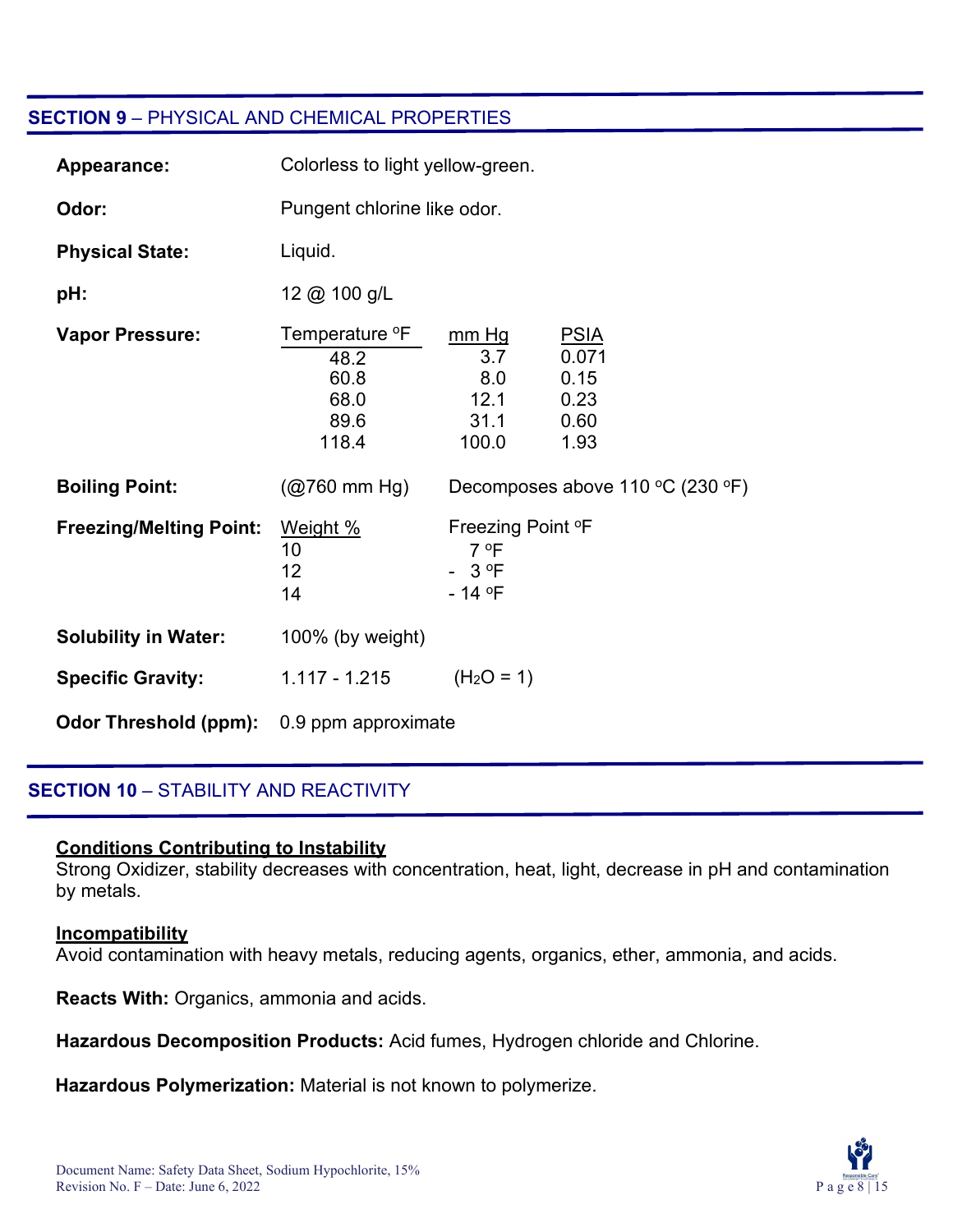#### **SECTION 11** – TOXICOLOGICAL INFORMATION

| <b>CAS Number</b> |                                    | <b>Name</b>         |             | <b>Common Names</b> |
|-------------------|------------------------------------|---------------------|-------------|---------------------|
| 7681-52-9         |                                    | Sodium Hypochlorite |             | <b>Bleach</b>       |
|                   | <b>Acute Oral LD<sub>50</sub>:</b> | (rat)               | 8,200 mg/kg |                     |

**Primary Skin Irritation LD<sub>50</sub>:** (rabbit) >10,000 mg/kg

The toxicity and corrosivity of Sodium Hypochlorite is a function of concentration. Industrial grades of higher concentrations than household bleach are more toxic and corrosive.

#### **SECTION 12** – ECOLOGICAL INFORMATION

| <b>Aguatic Ecotox Data</b> |                                 |                                         |              |
|----------------------------|---------------------------------|-----------------------------------------|--------------|
|                            | <b>Fish:</b> $LC_{50}$ (96 hr.) | Pimephales promelas<br>(Fathead minnow) | 1.40 mg/L    |
|                            | $EC_{50}(48 \text{ hr.})$       | Daphnia magna<br>(water flea)           | $0.035$ mg/L |

**Biodegradation:** This material is inorganic and not subject to biodegradation.

**Persistence:** This material is believed not to persist in the environment.

**Bioconcentration:** This material is not expected to bioconcentrate in organisms.

This material is harmful to fish, invertebrates, amphibians, and plants.

#### **SECTION 13** – DISPOSAL CONSIDERATIONS

#### **Waste Disposal Method**

Reduce with agents such as bisulfites or ferrous salt solutions. Some heat will be produced. Keep on alkaline side and dilute with copious amounts of water. Main end product is salt water. Comply with all applicable government regulations.

#### **Product Disposal**

Product should be completely removed from containers. Material that cannot be used or chemically reprocessed should be disposed of in a manner meeting government regulations. applicable governmental regulations.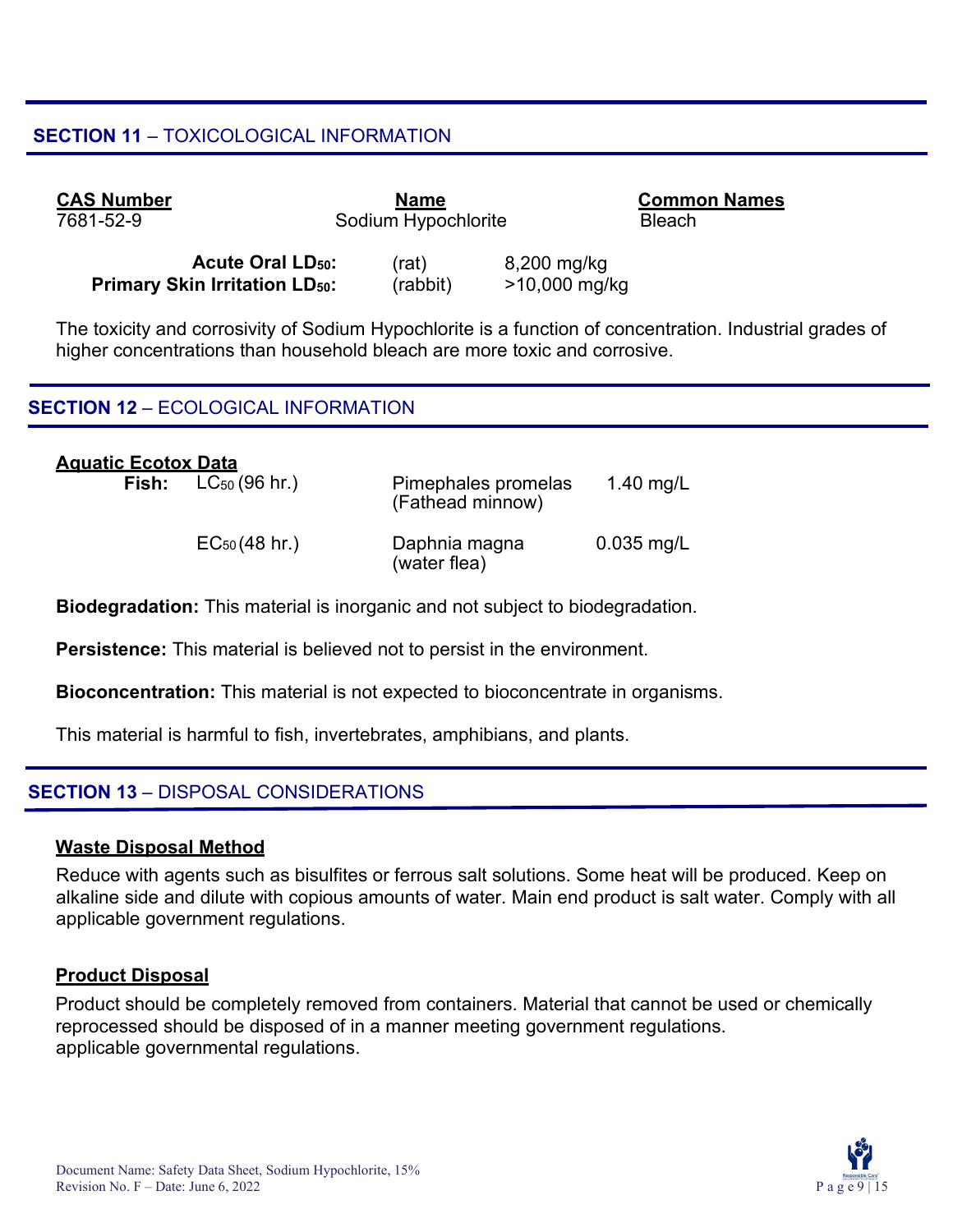#### **SECTION 14** – TRANSPORT INFORMATION

| <b>DOT Proper Shipping Name:</b> | <b>Hypochlorite Solutions</b> |
|----------------------------------|-------------------------------|
| <b>DOT Hazard Class:</b>         | 8                             |
| <b>DOT ID Number:</b>            | UN1791                        |
| <b>DOT Packing Group:</b>        | Ш                             |
| <b>DOT Hazardous Substance:</b>  | RQ 100# (Sodium Hypochlorite) |
| <b>DOT Marine Pollutant:</b>     | N/A                           |
| <b>Additional Description:</b>   | N/A                           |

#### **SECTION 15** – REGULATORY INFORMATION

#### **U.S. Federal Regulations**

Section 311 of The Clean Water Act lists this product as a hazardous substance, which If discharged to water, may require immediate response to mitigate danger to public health and welfare. Spills of 100 pounds or more must be reported to the National Response Center at the following number: 1-800-424-8802

Material is contained on a composite list as required under 101 (14) of CERCLA.

Sodium Hypochlorite Solution is regulated by the USEPA under the Federal Insecticide, Fungicide and Rodenticide Act (FIFRA) as a pesticide product.

Sodium Hypochlorite Solution produced by Kuehne Chemical Company Inc. is registered with the USEPA under Registration Number 35317-20001 and 35317-13.

**OSHA:** This material is considered hazardous by the OSHA Hazard Communication Standard (29 CFR 1910.1200) (US).

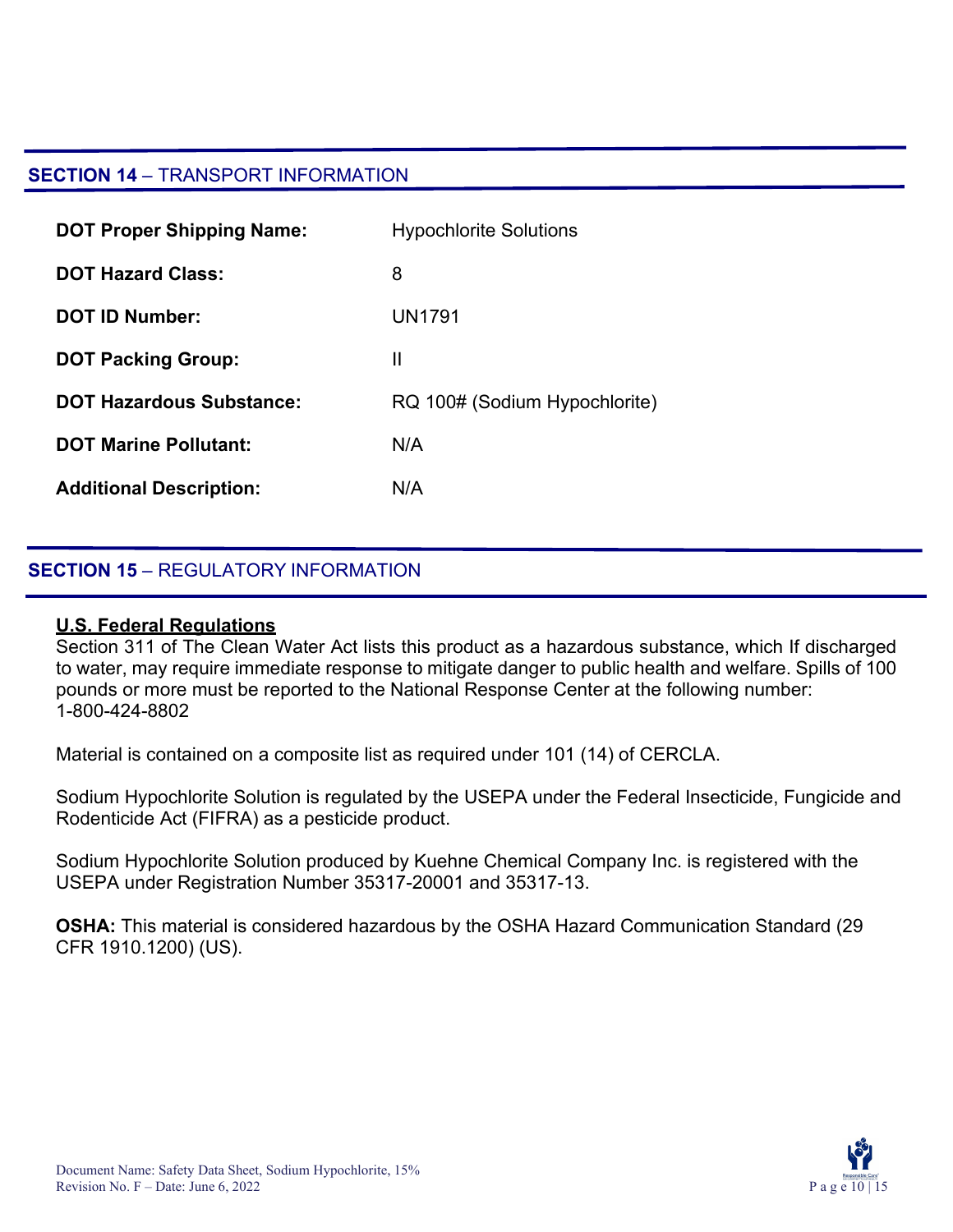#### **TSCA (Toxic Substances Control Act):** This product is not subject to export notification.

#### **CERCLA and SARA/Title III:**

Hazard Categories: Corrosive to Metal

**Oxidizer** Acute Toxicity Respiratory or skin sensitization Serious eye damage or irritation Skin corrosion or irritation

This product is registered with the USEPA as a pesticide as required under the Federal Insecticide, Fungicide and Rodenticide Act (FIFRA).

#### **Other Standards**

**NSF Certification:** This product has been classified as an approved drinking water treatment chemical under ANSI/NSF Standard 60.

**USDA Approvals:** B-1, D-2, L-1, Q-4 & Fruit and Vegetable washing compounds.

#### **SECTION 16** – OTHER INFORMATION

**Prepared By:** Kuehne Company's Health, Safety, Environmental & Security Department, Revision F – 6 June 2022 For additional non-emergency health, safety or environmental information, telephone: (973) 589 - 0700 or write to:

> Kuehne Chemical Company, Inc. 86 N. Hackensack Avenue South Kearny, New Jersey 07032-4673

#### **SDS Legend:**

| <b>ACGIH</b>   | American Conference of Governmental Industrial Hygienists |
|----------------|-----------------------------------------------------------|
| <b>CAS</b>     | <b>Chemical Abstracts Service Registry Number</b>         |
| <b>CEILING</b> | Ceiling Limit (15 Minutes)                                |
| <b>OSHA</b>    | Occupational Safety and Health Administration             |
| <b>PEL</b>     | Permissible Exposure Limit (OSHA)                         |
| <b>STEL</b>    | Short Term Exposure Limit (15 Minutes)                    |
| <b>TLV</b>     | Threshold Limit Value (ACGIH)                             |
| <b>TWA</b>     | Time Weighted Average (8 Hours)                           |

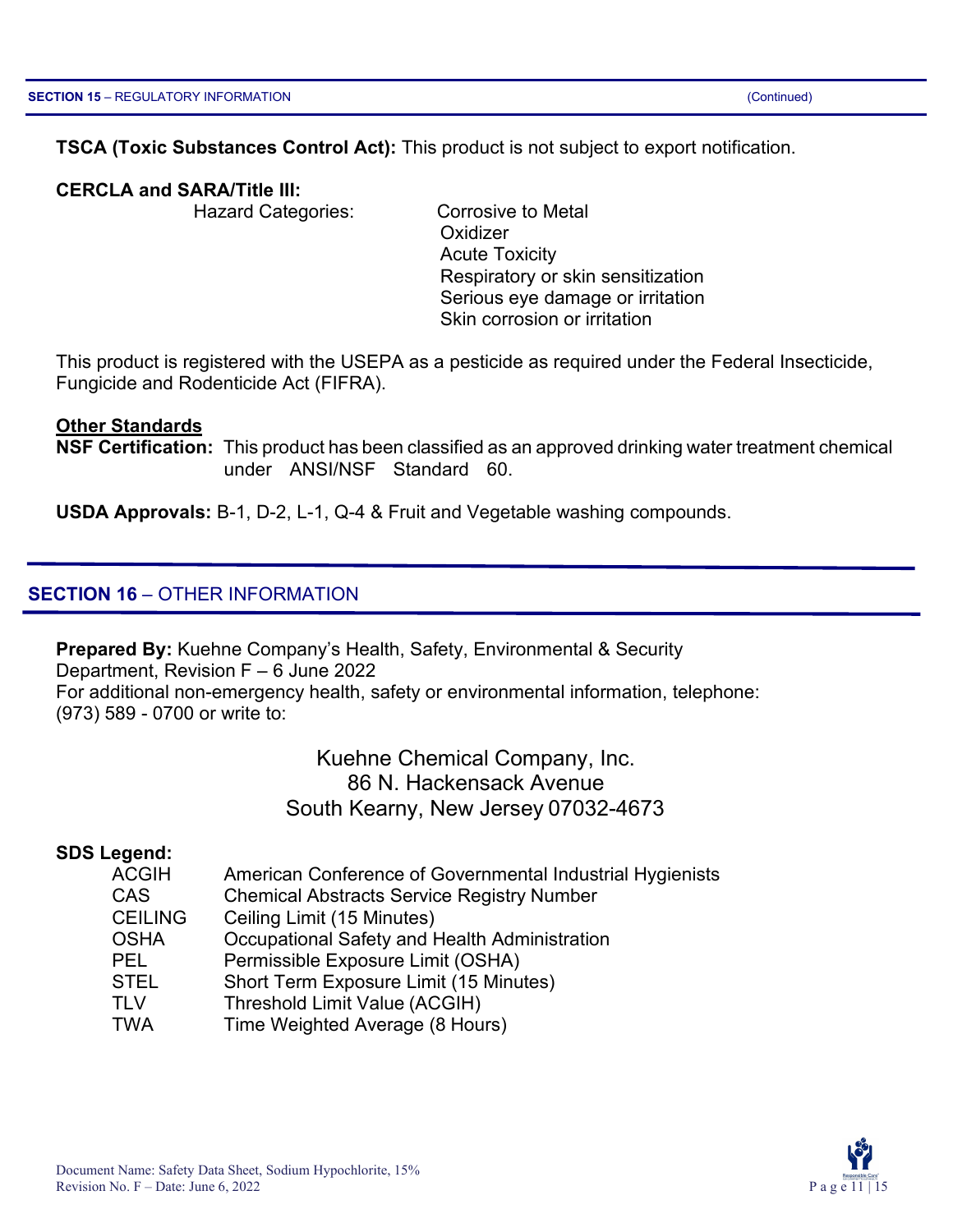**IMPORTANT:** The information contained herein is offered only as a guide to the handling of this specific material and has been prepared in good faith by technically knowledgeable personnel. It is not intended to be all-inclusive and the manner and conditions of use and handling may involve other and additional considerations.

The information presented herein, while not guaranteed, was prepared by competent technical personnel and is true and accurate to the best of our knowledge. NO WARRANTY OF MERCHANTABILITY OR FITNESS FOR PURPOSE, OR OF ANY OTHER KIND, EXPRESS OR IMPLIED, IS MADE REGARDING PERFORMANCE, STABILITY OR OTHERWISE.

This information is not intended to be all-inclusive as to the manner and conditions of handling and storage. Other factors may involve other or use additional safety or performance considerations. While our technical personnel will be happy to respond to questions regarding safe handling and use procedures, safe handling and use remains the responsibility of the customer. No suggestions for use are intended as, and nothing herein shall be construed as a recommendation to infringe any existing patents or violate any federal, state or local laws, rules, regulations or ordinances.

No warranty of any kind is given or implied and Kuehne Chemical Company, Inc. will not be liable for any damages, losses, injuries or consequential damages that may result from the use of or reliance on any information contained herein.

This Safety Data Sheet (SDS) covers the following materials:

Sodium Hypochlorite - Liquid: 15% by volume – 12.5% by weight

#### **REFERENCES:**

American National Standard, Z400.1-1993 Chlorine Institute Pamphlet 96 (Sodium Hypochlorite Manual), Edition 5, September 2017 National Institute for Occupational Safety and Health, US Dept. of Health & Human Services, Cincinnati, June, 1994. Supplier's Safety Data Sheets. Windholz, Martha, Ed, The Merck Index, 11<sup>th</sup> ed., Merck and Co, Inc., Rahway, New Jersey, 1989.

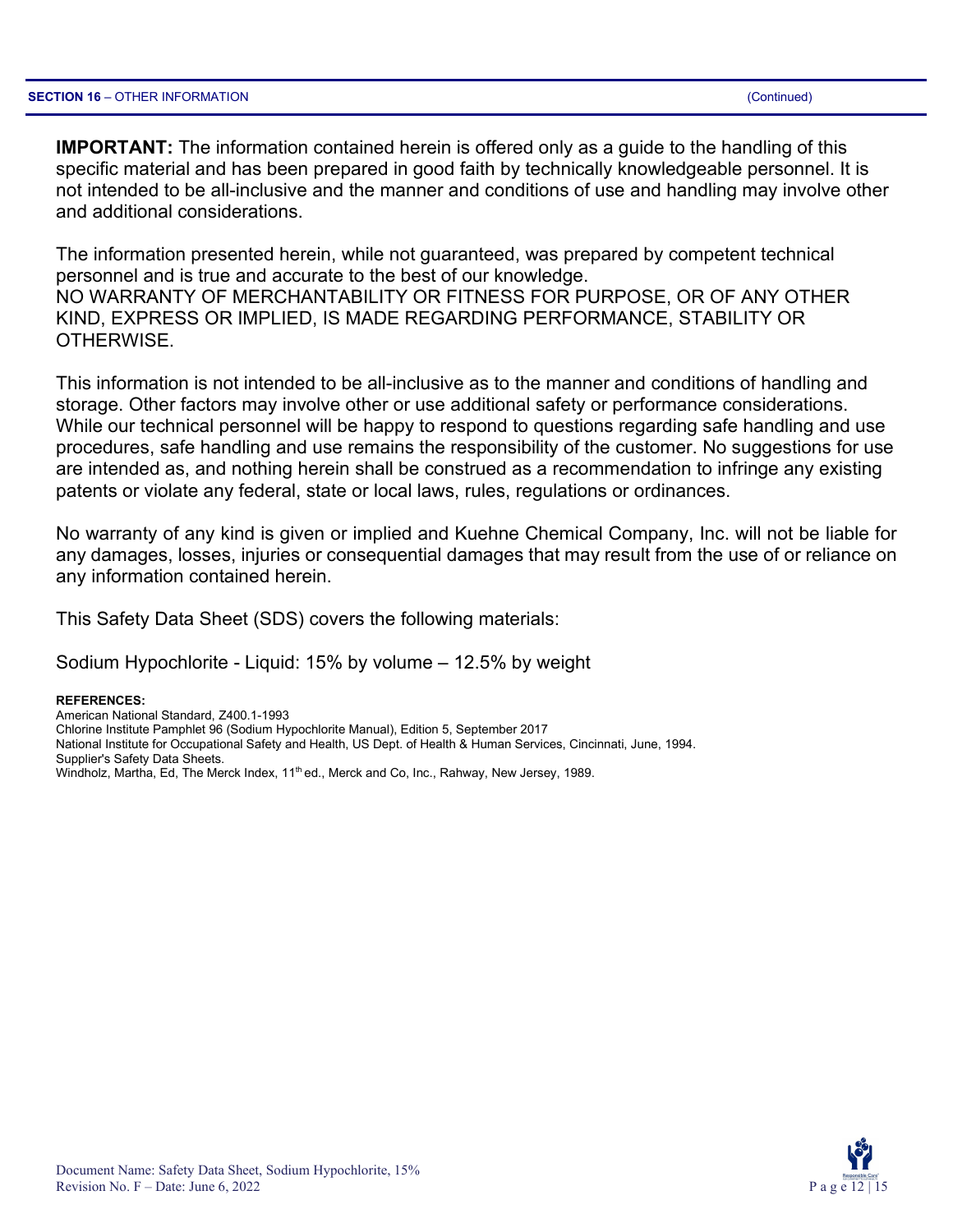### **WARNING LABEL INFORMATION**

|       | <b>Active Ingredient:</b> Sodium Hypochlorite (NaOCI) 11.87 – 15.63 % (by weight) |         |  |
|-------|-----------------------------------------------------------------------------------|---------|--|
| Total |                                                                                   | 100.0 % |  |

### **KEEP OUT OF REACH OF CHILDREN**

## DANGER

| <u>Category 1</u>          |  |
|----------------------------|--|
| Symbol:                    |  |
| <b>Signal Word:</b> Danger |  |

**Hazard Statements:** May be corrosive to metals Causes severe skin burns and eye damage Causes severe eye damage

#### **FIRST AID**

**IF INHALED:** Move to fresh air. If person is not breathing, call 911 or an ambulance then give artificial respiration, preferably month-to-mouth if possible. Call a poison control center or doctor for further treatment advice.

**IF IN EYES:** Hold eye open and rinse slowly and gently with water for 15 – 20 minutes. Remove contact lenses, if present, after the first 5 minutes, then continue to rinse eye. Call a poison control center or doctor for treatment advice.

**IF ON SKIN OR CLOTHING:** Take off contaminated clothing. Rinse skin immediately with plenty of water for 15 – 20 minutes. Call a poison control center or doctor for treatment advice.

**IF SWALLOWED:** Call a poison control center or doctor for treatment advice. Have person sip a glass of water if able to swallow. Do not induce vomiting unless told to do so by a poison control center or doctor. Do not give anything by mouth to an unconscious person.

**NOTE TO PHYSICIAN:** Probable mucosal damage may contraindicate the use of gastric lavage.

#### **HOT LINE NUMBER:** 1-800-POISON-1

Have product container or label with you when calling a poison control center or doctor or going for treatment.

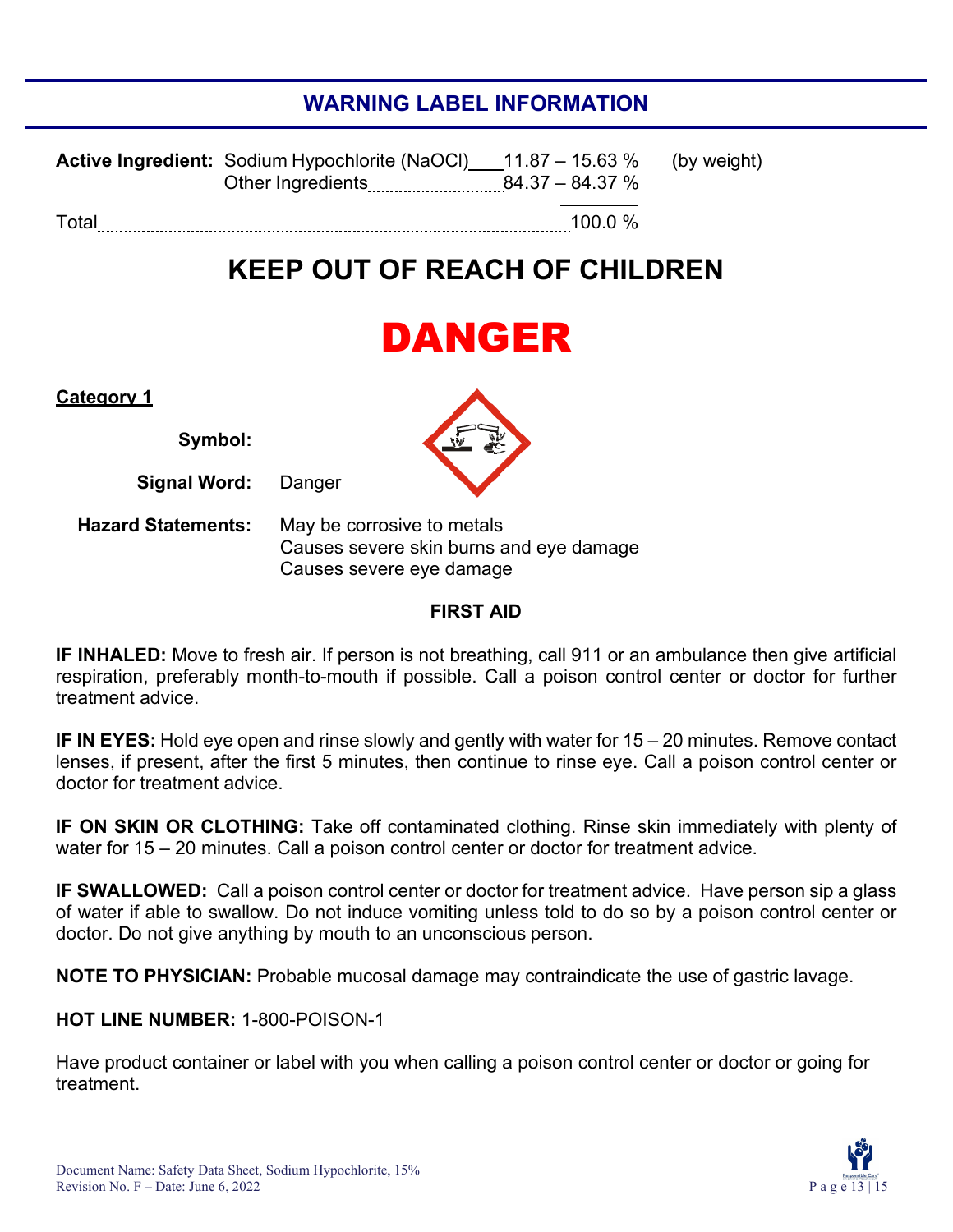#### **PRECAUTIONARY STATEMENTS HAZARDOUS TO HUMANS AND DOMESTIC ANIMALS**

**DANGER:** Corrosive. Causes irreversible eye and skin damage. Do not get in eyes, on skin or on clothing. Harmful if absorbed through the skin. Applicators or other handlers must wear coveralls over long sleeve shirt and long pants, socks and rubber boots, face shield or goggles and rubber gloves when handling this product. Wash thoroughly with soap and water after handling dad before eating, drinking, chewing gum, using tobacco or using the toilet. Avoid breathing vapors. Vacate poorly ventilated areas as soon as possible. Do not return until strong odors have dissipated. Remove and wash contaminated clothing before reuse.

**Environmental Hazards:** This pesticide is toxic to fish and aquatic organisms. Do not discharge effluent containing this product into lakes, streams, ponds, estuaries, oceans, or public waters unless this product is specifically identified and addressed in an NPDES permit. Do not discharge effluent containing this product to sewer systems without previously notifying the sewage treatment plant authority. For guidance, contact your State Water Board or Regional Office of the EPA.

**Physical and Chemical Hazards:** STRONG OXIDIZING AGENT. Mix only with water according to label directions. Mixing this product with chemicals (e.g. ammonia, acids, detergents, etc.) or organic matter (e.g. urine, feces, etc.) will release chlorine gas, which is irritating to eyes, lungs and mucous membranes.

### **DIRECTION FOR USE**

IT IS A VIOLATION OF FEDERAL LAW TO USE THIS PRODUCT IN A MANNER INCONSISTENT WITH ITS LABELING.

Re-formulators and Re-packagers of this product must obtain their own registrations from the United States Environmental Protection Agency (USEPA).

#### **For manufacturing use in the formation of end-use Products**

**NOTE:** This product degrades with age. Use a Chlorine test kit and increase dosage as necessary, to obtain the required level of available Chlorine.

For specific use directions, see KUEHNE Circular for each particular application.

**CIRCULAR NUMBER K586A:** Sanitizers of hard non-porous surfaces (stainless steel tops)

**CIRCULAR NUMBER K586B:** Commercial laundry sanitizers

**CIRCULAR NUMBER K586C:** Agricultural uses

**CIRCULAR NUMBER K586D:** Disinfection of human drinking water

**CIRCULAR NUMBER K586E:** Disinfection of hard non-porous surfaces (sealed tile and fiberglass, glass, stainless steel)

**CIRCULAR NUMBER K586F:** Sewage, wastewater and effluent control

**CIRCULAR NUMBER K586G:** Cooling tower & evaporative condenser water systems